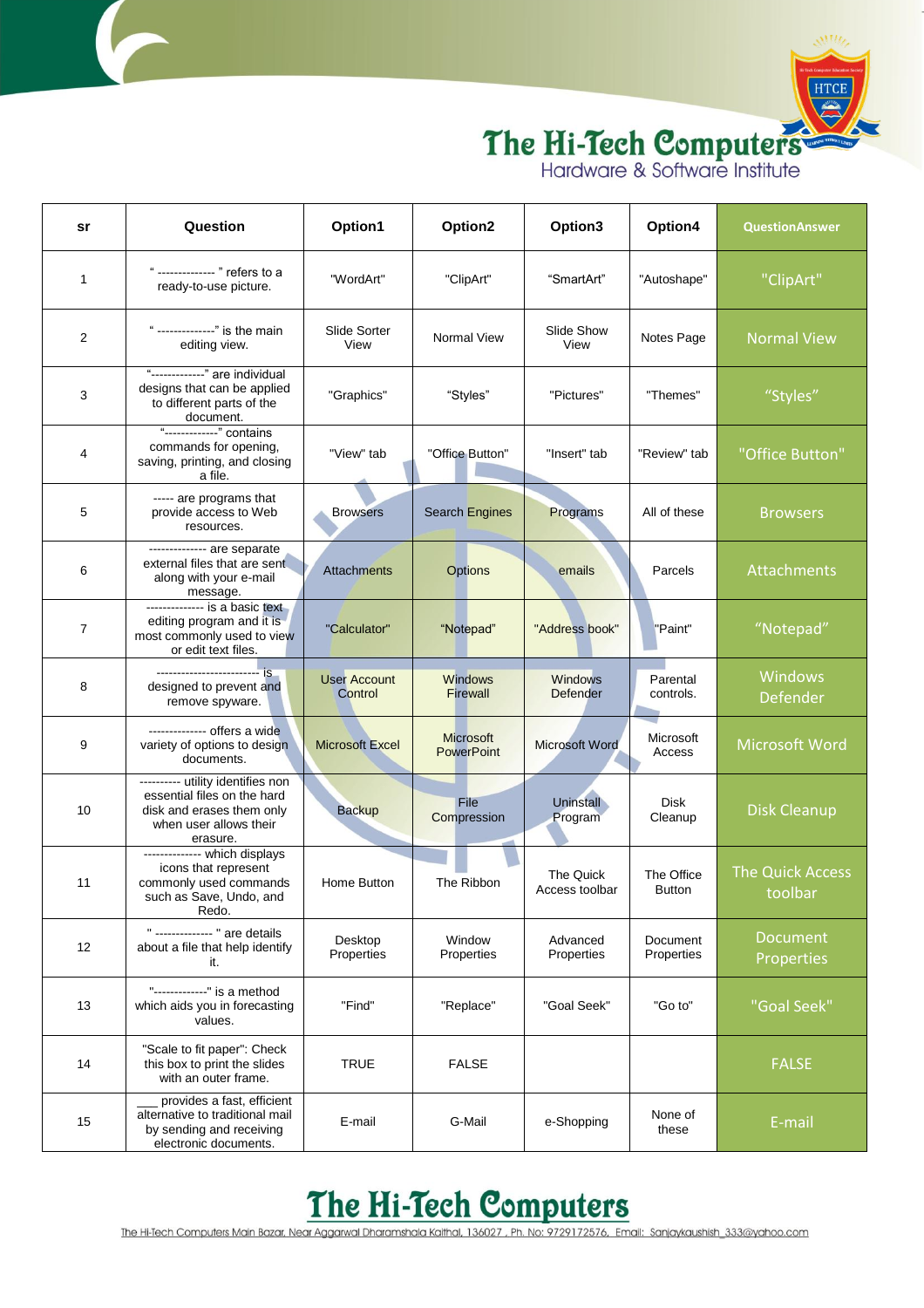

| 16 | are used to create slide<br>shows on the computer                                                                                                        | Presentation<br>graphics    | Analytical<br>development<br>programs | Super slide<br>packages | Slide maker<br>tools | Presentation<br>graphics |
|----|----------------------------------------------------------------------------------------------------------------------------------------------------------|-----------------------------|---------------------------------------|-------------------------|----------------------|--------------------------|
| 17 | are used to store data<br>and programs.                                                                                                                  | Folder                      | File                                  | Recycle Bin             | None of<br>these     | File                     |
| 18 | consists of step-by-<br>step instructions that tells the<br>computer how to complete<br>the task                                                         | Program                     | Hardware                              | Data                    | Objects              | Program                  |
| 19 | include mailing lists,<br>news groups and chat<br>groups.                                                                                                | Discussion<br>Groups        | Internet Groups                       | IP Groups               | All of these         | <b>Discussion Groups</b> |
| 20 | is the ability of the<br>operating system to run<br>more than one application at<br>a time                                                               | Booting                     | Coping                                | Pasting                 | Multitasking         | Multitasking             |
| 21 | provides the user<br>interface, controls the<br>computers resources, and<br>runs programs                                                                | <b>Drivers</b>              | Operating<br>System                   | <b>Desktop</b>          | None of<br>these     | <b>Operating System</b>  |
| 22 | is a collection of<br>several separate<br>troubleshooting utilities.                                                                                     | <b>Backup</b>               | <b>Uninstall</b>                      | <b>Norton Utilities</b> | All of these         | <b>Norton Utilities</b>  |
| 23 | is a utility program<br>that locates and eliminates<br>unnecessary fragments and<br>rearranges files and unused<br>disk space to optimize<br>operations. | <b>Disk</b><br>Defragmenter | <b>Backup</b>                         | Uninstall               | All of these         | <b>Disk Defragmenter</b> |
| 24 | is background<br>software that helps the<br>computer manage it's own<br>internal resources                                                               | System software             | Information                           | Objects                 | None of<br>these     | System software          |
| 25 | are graphical objects<br>used to represent and open<br>commonly used applications.                                                                       | <b>GUI</b>                  | <b>Drivers</b>                        | <b>Windows NT</b>       | Icons                | Icons                    |
| 26 | ------------- " refers to a<br>ready-to-use picture.                                                                                                     | "WordArt"                   | "ClipArt"                             | "SmartArt"              | "Autoshape"          | "ClipArt"                |
| 27 | " --------------" is the main<br>editing view.                                                                                                           | Slide Sorter<br>View        | Normal View                           | Slide Show<br>View      | Notes Page           | <b>Normal View</b>       |
| 28 | "-------------" contains<br>commands for opening,<br>saving, printing, and closing<br>a file.                                                            | "View" tab                  | "Office Button"                       | "Insert" tab            | "Review" tab         | "Office Button"          |
| 29 | A ------------ is a file that is<br>provided by the application<br>in a "ready to use" format.                                                           | sheet                       | template                              | book                    | report               | template                 |
| 30 | A ----------------------- is a<br>rectangular section on the<br>screen that is used to display<br>information and other<br>programs.                     | Icon                        | Desk top                              | window                  | Panel                | window                   |
| 31 | A ------------- is a reference<br>from one part of a document<br>to related information in<br>some another part.                                         | hyperlink                   | cross-reference                       | document                | linkage              | cross-reference          |

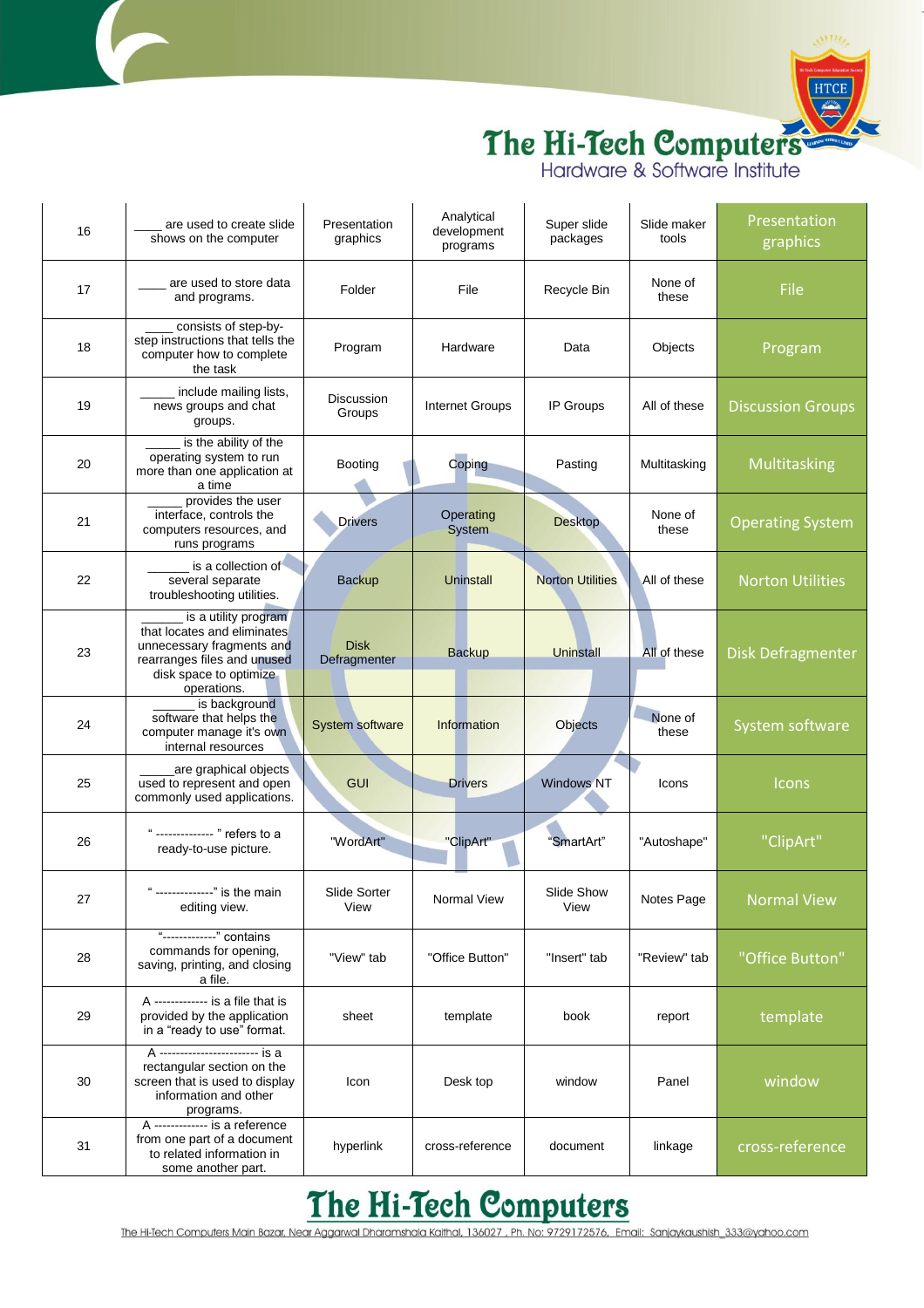

|    | A " --------------" is a                                                                                                                              |                                                |                                               |                                       |                      |                                               |
|----|-------------------------------------------------------------------------------------------------------------------------------------------------------|------------------------------------------------|-----------------------------------------------|---------------------------------------|----------------------|-----------------------------------------------|
| 32 | connection to a location in<br>the current document.<br>another document or to a<br>Web site.                                                         | High link                                      | hypolink                                      | linkage                               | hyperlink            | hyperlink                                     |
| 33 | A "-------------" is used to<br>mark a certain location in a<br>document.                                                                             | Index                                          | Hyperlink                                     | <b>Bookmark</b>                       | Table                | <b>Bookmark</b>                               |
| 34 | A _____ is a descriptive<br>keyword or phrase used in<br>MS Outlook 2007 in which<br>you can assign related items                                     | Category                                       | Mail                                          | <b>Notes</b>                          | Points               | Category                                      |
| 35 | A "--------------" is a pre-<br>designed document useful<br>for creating common<br>purpose documents such as<br>a fax, invoice or business<br>letter. | Template                                       | file                                          | form                                  | database             | Template                                      |
| 36 | A "-------------" is a prewritten<br>formula that performs<br>calculations automatically.                                                             | "Function"                                     | "Equation"                                    | "Template"                            | "Reaction"           | "Function"                                    |
| 37 | A "-------------" is like an<br>accountant's ledger,<br>consisting of rows and<br>columns.                                                            | table                                          | MS Excel 2007                                 | format                                | sheet                | MS Excel 2007                                 |
| 38 | A file created using Notepad<br>is stored with the extension -<br>--------------                                                                      | ".txt"                                         | ".docx"                                       | ".png"                                | ".jpg"               | ".txt"                                        |
| 39 | A protocol defines the rules<br>for passing information<br>between two or more<br>computers                                                           | <b>TRUE</b>                                    | <b>FALSE</b>                                  |                                       |                      | <b>TRUE</b>                                   |
| 40 | A template file in MS excel<br>2010 has an extension "------<br>-------".                                                                             | ".docx"                                        | ".yltx"                                       | ".xltx"                               | ".zltx"              | ".xltx"                                       |
| 41 | is a thin strand of<br>A(n)<br>glass that transmits pulsating<br>beams of light as speeds<br>that approach 100 Gbps.                                  | <b>Twisted Cable</b>                           | <b>Coaxial Cable</b>                          | Telephone<br>Cable                    | Fiber-Optic<br>Cable | <b>Fiber-Optic Cable</b>                      |
| 42 | A(n)<br>is a set of<br>rules for how information and<br>messages are sent over the<br>Internet                                                        | protocol                                       | <b>ISP</b>                                    | HTML, hypertext<br>markup<br>language | applet               | protocol                                      |
| 43 | Applets are the special<br>programs written in -------<br>language.                                                                                   | Java                                           | <b>HTML</b>                                   | <b>HTTP</b>                           | None of<br>these     | Java                                          |
| 44 | ASCII, EBCDIC and Unicode<br>are example of Application<br>Software's.                                                                                | <b>TRUE</b>                                    | <b>FALSE</b>                                  |                                       |                      | <b>FALSE</b>                                  |
| 45 | Cache memory is used to<br>store most frequently<br>accessed information from<br>the RAM.                                                             | <b>TRUE</b>                                    | <b>FALSE</b>                                  |                                       |                      | <b>TRUE</b>                                   |
| 46 | CISC stand for ___                                                                                                                                    | Computer<br><b>Instruction Set</b><br>Computer | Complex<br><b>Instruction Set</b><br>Computer | Complex Index<br>Set Computer         | None of<br>these     | Complex<br><b>Instruction Set</b><br>Computer |

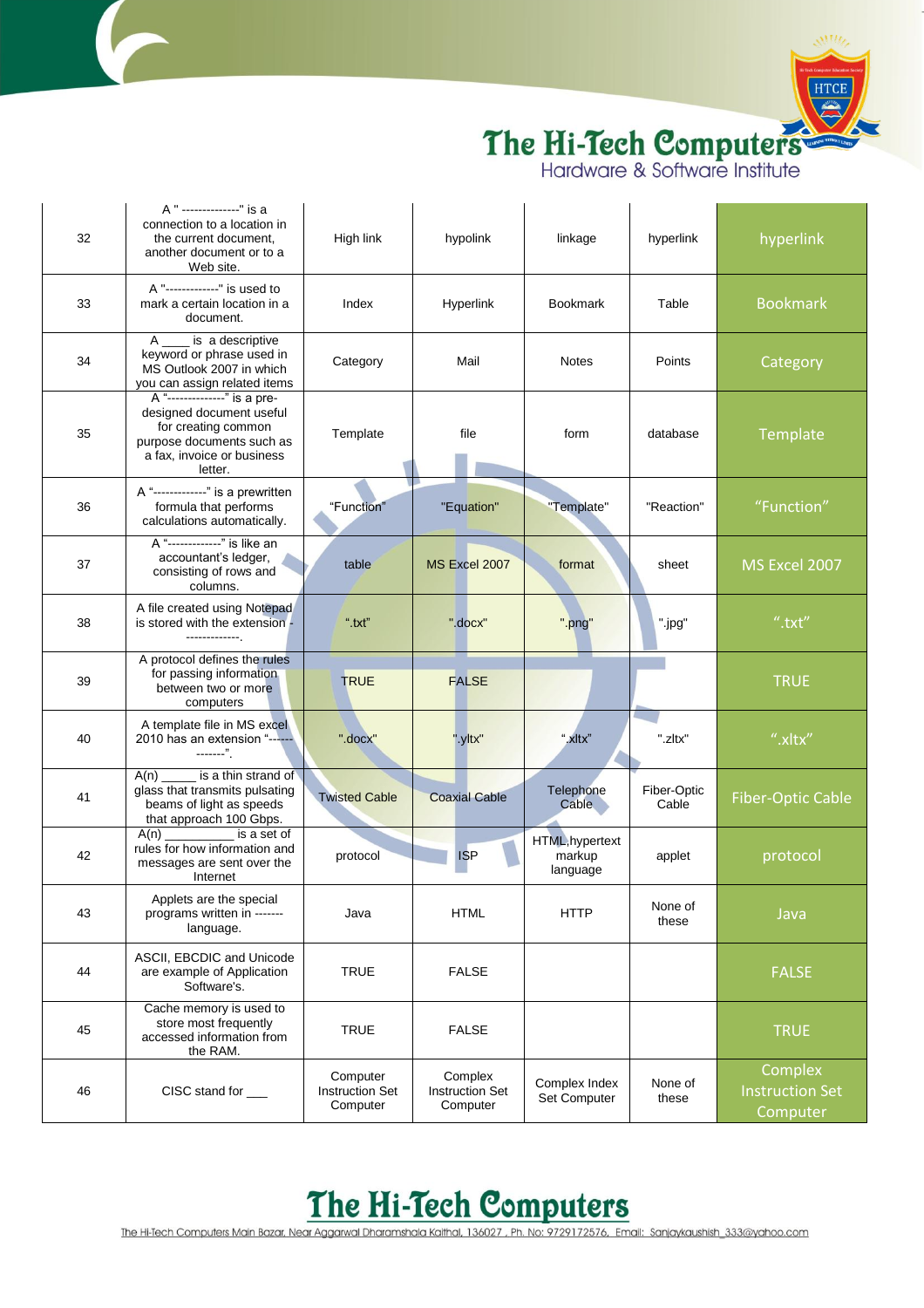

| 47 | Data stored in RAM is                                                                                                                                                                                                                                                  | Is non-volatile.                               | Is only there<br>while the power<br>is on. | Remains only a<br>few minutes<br>after the power<br>is turned off. | ls<br>permanent<br>and only lost<br>in power<br>failure | Is only there while<br>the power is on. |
|----|------------------------------------------------------------------------------------------------------------------------------------------------------------------------------------------------------------------------------------------------------------------------|------------------------------------------------|--------------------------------------------|--------------------------------------------------------------------|---------------------------------------------------------|-----------------------------------------|
| 48 | Discussion on the internet<br>about specific topic is known<br>as                                                                                                                                                                                                      | <b>News</b>                                    | News group                                 | Veronica                                                           | Telnet                                                  | News group                              |
| 49 | Each track is divided into<br>wedge-shaped sections<br>called -----                                                                                                                                                                                                    | Track                                          | Sectors                                    | Round                                                              | None of<br>these                                        | <b>Sectors</b>                          |
| 50 | Entry in MS Outlook 2007,<br>that lasts for more then<br>2Hours is called as                                                                                                                                                                                           | Event                                          | Exhibition                                 | Mail                                                               | Calendar                                                | Event                                   |
| 51 | Every computer on the<br>Internet has a unique<br>numeric address called an IP<br>Address.                                                                                                                                                                             | <b>TRUE</b>                                    | <b>FALSE</b>                               |                                                                    |                                                         | <b>TRUE</b>                             |
| 52 | File transfer protocol is an<br>Internet standard for<br>transferring files.                                                                                                                                                                                           | <b>TRUE</b>                                    | <b>FALSE</b>                               |                                                                    |                                                         | <b>TRUE</b>                             |
| 53 | Floppy disks are removable<br>storage media.                                                                                                                                                                                                                           | <b>TRUE</b>                                    | <b>FALSE</b>                               |                                                                    |                                                         | <b>TRUE</b>                             |
| 54 | Following are the types of<br>Modems except                                                                                                                                                                                                                            | External                                       | Internal                                   | <b>Wireless</b>                                                    | <b>PDA</b>                                              | <b>PDA</b>                              |
| 55 | For Indentation you may use<br>the "Decrease Indent" and<br>"Increase Indent" icons in the<br>"Paragraph" group on the "--<br>------------ " tab for indenting<br>your text.                                                                                           | Insert                                         | Home                                       | Page Layout                                                        | Data                                                    | Home                                    |
| 56 | Full Form of URL                                                                                                                                                                                                                                                       | <b>Universal</b><br><b>Resource</b><br>Locator | Uniform<br><b>Resource</b><br>Locator      | Uni Resource<br>Locator                                            | None of<br>these                                        | <b>Uniform Resource</b><br>Locator      |
| 57 | Headers and Footers are<br>used to add information such<br>as slide numbers, the time<br>and date, a company logo or<br>the presentation title to the<br>top of a handout or notes<br>page in your presentation, or<br>to bottom of a slide, handout<br>or notes page. | <b>TRUE</b>                                    | <b>FALSE</b>                               |                                                                    |                                                         | <b>TRUE</b>                             |
| 58 | Hyperlink identifies a<br>location in the document or a<br>selection of text that you<br>name for future reference.                                                                                                                                                    | <b>TRUE</b>                                    | <b>FALSE</b>                               |                                                                    |                                                         | <b>FALSE</b>                            |
| 59 | If you connect computers<br>together to communicate<br>and exchange information,<br>the result is called a(n)                                                                                                                                                          | <b>Network</b>                                 | Intranet                                   | Internet                                                           | All of these                                            | <b>Network</b>                          |
| 60 | If you want to make friends<br>and discuss topics with each<br>other: Which websites you<br>may refer to                                                                                                                                                               | Facebook                                       | <b>Hdfcbank</b>                            | Picasa                                                             | TimesofIndia                                            | Facebook                                |
| 61 | If you want to make video<br>chat with your friend to talk<br>face-to-face, you can use                                                                                                                                                                                | Skype<br>21                                    | LinkedIn<br>$H: \mathcal{F}_{\text{coh}}$  | Monster                                                            | Online<br>Games                                         | <b>Skype</b>                            |

#### <u>The Hi-Tech Computers</u>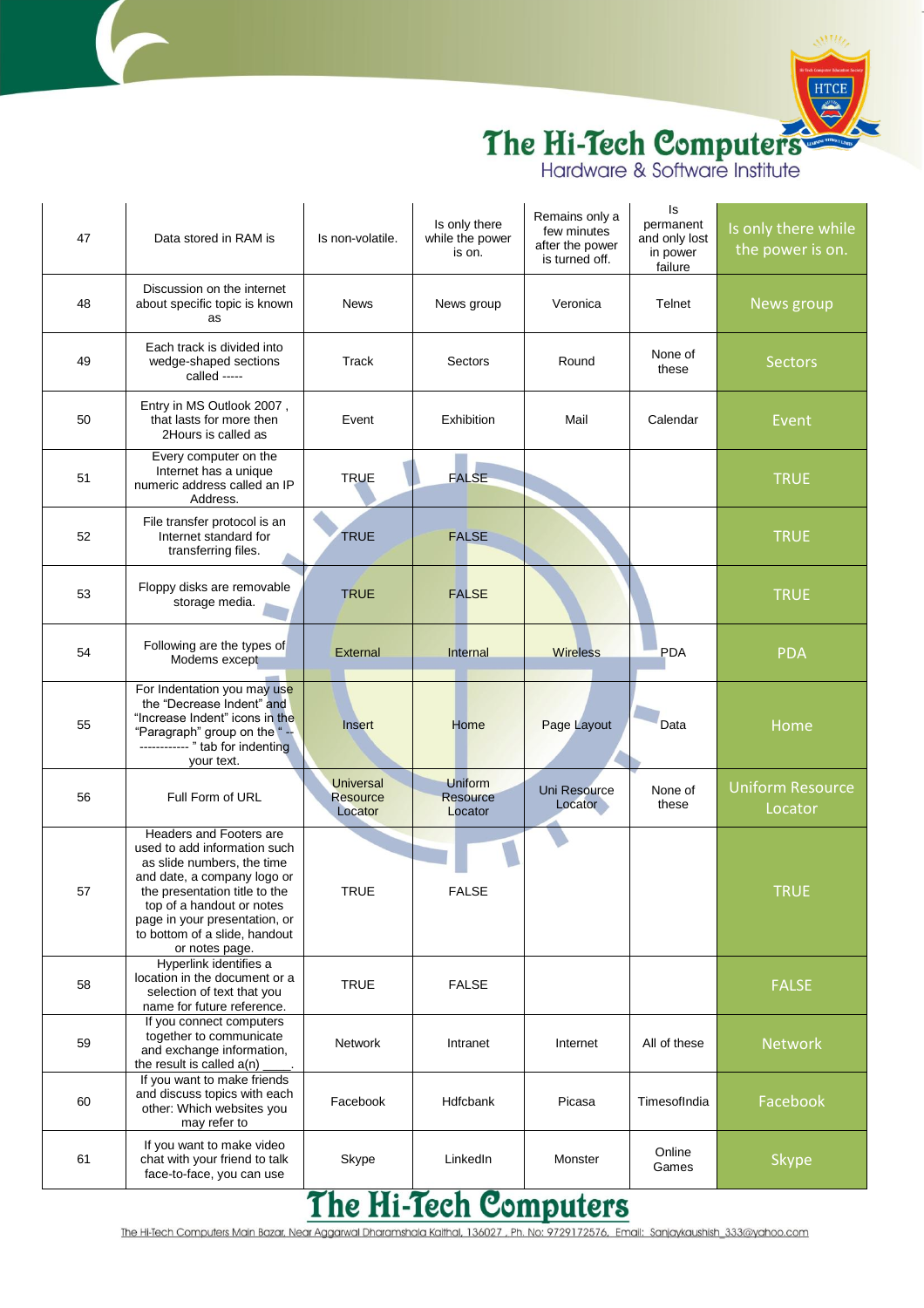

| 62 | If you want to personalize<br>your work environment &<br>wish to use a tool that<br>organizes your contacts,<br>schedules etc. You will use                                                                                                       | 1 Microsoft<br><b>Office Excel</b><br>2010                                                  | 2 Microsoft<br><b>Office Power</b><br><b>Point 2010</b>                            | 3 Microsoft<br>Office outlook<br>2010                                                                                                                                             | 4 Microsoft<br>Office Word<br>2010 | 3 Microsoft Office<br>outlook 2010                                                                                                                                          |
|----|---------------------------------------------------------------------------------------------------------------------------------------------------------------------------------------------------------------------------------------------------|---------------------------------------------------------------------------------------------|------------------------------------------------------------------------------------|-----------------------------------------------------------------------------------------------------------------------------------------------------------------------------------|------------------------------------|-----------------------------------------------------------------------------------------------------------------------------------------------------------------------------|
| 63 | If you want to search job on<br>the Internet: which website<br>you may refer to                                                                                                                                                                   | Monster                                                                                     | Bharatmatrimony                                                                    | Yatra                                                                                                                                                                             | Indian Rail                        | Monster                                                                                                                                                                     |
| 64 | IM stands for ----                                                                                                                                                                                                                                | Instant Making                                                                              | Internal<br>Messaging                                                              | Instant<br>Messaging                                                                                                                                                              | None of<br>these                   | <b>Instant Messaging</b>                                                                                                                                                    |
| 65 | In a ---, a number of small<br>computers or peripheral<br>devices are linked to a<br>central unit.                                                                                                                                                | <b>Star Network</b>                                                                         | <b>Bus Network</b>                                                                 | <b>Ring Network</b>                                                                                                                                                               | None of<br>these                   | <b>Star Network</b>                                                                                                                                                         |
| 66 | network, all<br>In a<br>devices are connected to a<br>device called a hub and<br>communicate through it.                                                                                                                                          | <b>Bus</b>                                                                                  | Star                                                                               | Ring                                                                                                                                                                              | Mesh                               | <b>Star</b>                                                                                                                                                                 |
| 67 | In a windows operating<br>system a screen saver is                                                                                                                                                                                                | helps in<br>guarding your<br>computer<br>against many<br>types of<br>malicious<br>software. | is a long, vertical<br>bar that is<br>displayed on the<br>side of your<br>desktop. | is a program<br>that displays an<br>image,<br>animation, or<br>just a blank<br>screen on a<br>computer after<br>no input has<br>been received<br>for a certain<br>length of time. | None of<br>these                   | is a program that<br>displays an image,<br>animation, or just<br>a blank screen on<br>a computer after<br>no input has been<br>received for a<br>certain length of<br>time. |
| 68 | In Graphics Presentation<br>Programs each presentation<br>is divided into --------------.                                                                                                                                                         | charts                                                                                      | slides                                                                             | tables                                                                                                                                                                            | pictures                           | slides                                                                                                                                                                      |
| 69 | In IRC, R stands for                                                                                                                                                                                                                              | Real                                                                                        | Relay                                                                              | Record                                                                                                                                                                            | Random                             | Relay                                                                                                                                                                       |
| 70 | In Microsoft Excel 2010, a<br>single file or a document is<br>called a "------------".                                                                                                                                                            | workbook                                                                                    | worksheet                                                                          | sheet                                                                                                                                                                             | notebook                           | workbook                                                                                                                                                                    |
| 71 | In MS Word 2007 when text<br>is selected, a " -------------- "<br>is automatically displayed.                                                                                                                                                     | Taskbar                                                                                     | Main Toolbar                                                                       | Mini Toolbar                                                                                                                                                                      | Menu bar                           | Mini Toolbar                                                                                                                                                                |
| 72 | In Presentation Graphics" ---<br>----------- " are used to add<br>information such as slide<br>numbers, the time and date,<br>a company logo or the<br>presentation title to the top of<br>a handout or notes page in<br>your presentation, or to | hyperlinks                                                                                  | tables                                                                             | Headers and<br>Footers                                                                                                                                                            | charts                             | <b>Headers and</b><br>Footers                                                                                                                                               |

#### The Hi-Tech Computers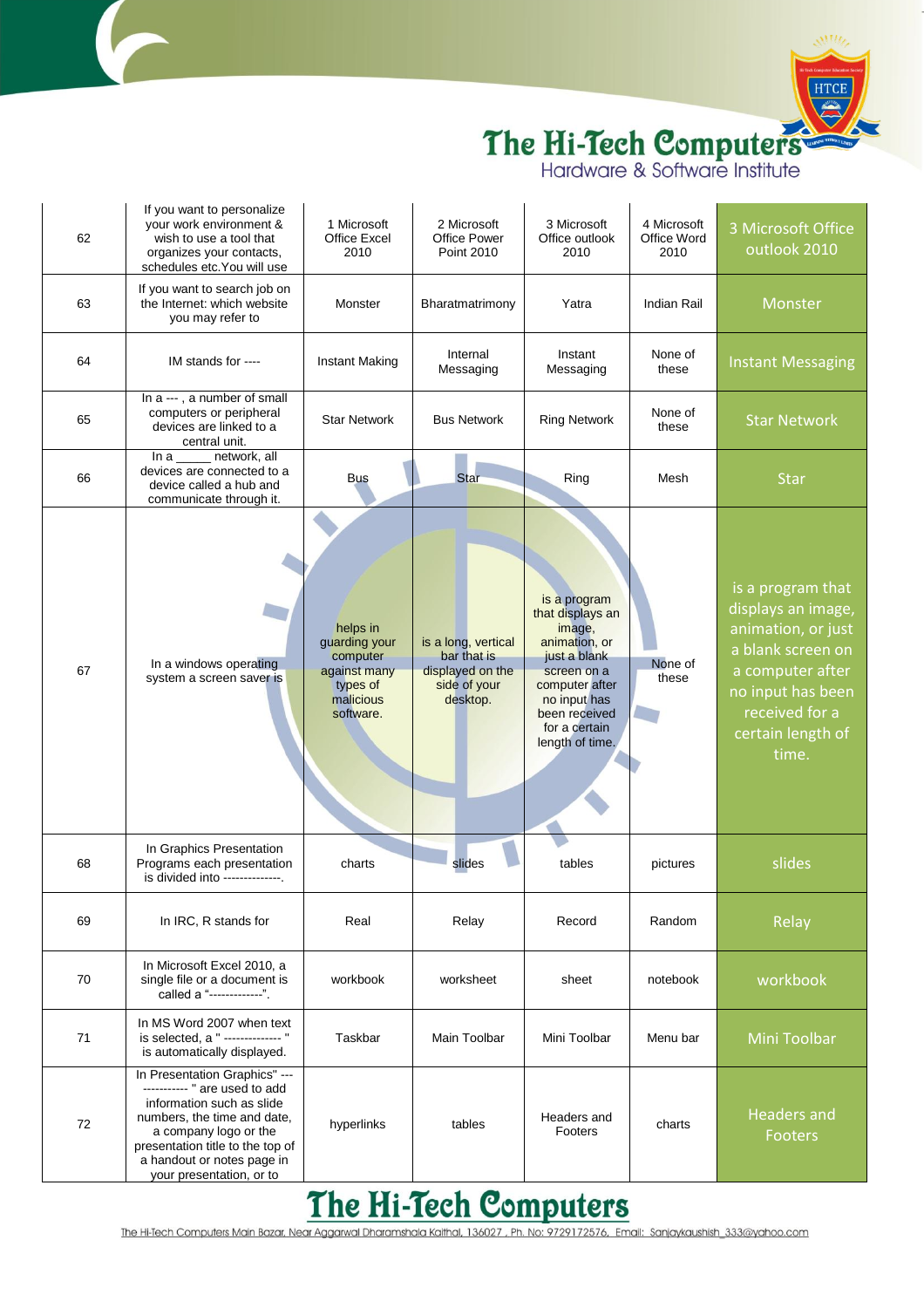

|    | bottom of a slide, handout or<br>notes page.                                                                                                           |                      |                       |                               |                         |                                     |
|----|--------------------------------------------------------------------------------------------------------------------------------------------------------|----------------------|-----------------------|-------------------------------|-------------------------|-------------------------------------|
| 73 | Input devices translate what<br>people understand into a<br>form that computers can<br>process.                                                        | <b>TRUE</b>          | <b>FALSE</b>          |                               |                         | <b>TRUE</b>                         |
| 74 | keyboard, mouse, monitor,<br>and system unit, collectively<br>also known as                                                                            | Solid ware.          | Software.             | Hardware.                     | Firmware.               | Hardware.                           |
| 75 | LAN means                                                                                                                                              | Line Area<br>Network | Local Area<br>Network | Linear Area<br><b>Network</b> | Library Area<br>Network | <b>Local Area</b><br><b>Network</b> |
| 76 | Language Translators<br>convert the programming<br>instructions written by<br>programmers into a<br>language that computers<br>understand and process. | <b>TRUE</b>          | <b>FALSE</b>          |                               |                         | <b>TRUE</b>                         |
| 77 | Modulation is the name of<br>the process of converting<br>from analog to digital                                                                       | <b>TRUE</b>          | <b>FALSE</b>          |                               |                         | <b>FALSE</b>                        |
| 78 | MS excel 2010 is used for<br>different types of -------------<br>varying from very simple to<br>complex.                                               | calculations         | manipulations         | presentations                 | expressions             | calculations                        |
| 79 | Node in a computer network<br>which shares resources with<br>other nodes is called as                                                                  | Server               | <b>Client</b>         | <b>Hub</b>                    | None of<br>these        | Server                              |
| 80 | Operating Systems are<br>programs that manage<br>resources, provide user<br>interface and run<br>applications.                                         | <b>TRUE</b>          | <b>FALSE</b>          |                               |                         | <b>TRUE</b>                         |
| 81 | Parallel ports are mostly<br>used to connect printers to<br>the system unit.                                                                           | <b>TRUE</b>          | <b>FALSE</b>          |                               |                         | <b>TRUE</b>                         |
| 82 | Personal letters, form letters,<br>brochures, faxes and<br>professional manuals can be<br>created using word<br>processors.                            | <b>TRUE</b>          | <b>FALSE</b>          |                               |                         | <b>TRUE</b>                         |
| 83 | PowerPoint Presentation is a<br>component of following<br>application software                                                                         | Leap office          | Star office           | Open Office                   | MS office               | <b>MS</b> office                    |
| 84 | Printers can be connected to<br>a computer for producing<br>output on a paper.                                                                         | <b>TRUE</b>          | <b>FALSE</b>          |                               |                         | <b>TRUE</b>                         |
| 85 | Random Access Memory<br>$(RAM)$ is<br>type of memory                                                                                                   | Permanent.           | Temporary.            | Flash.                        | Smart.                  | Temporary.                          |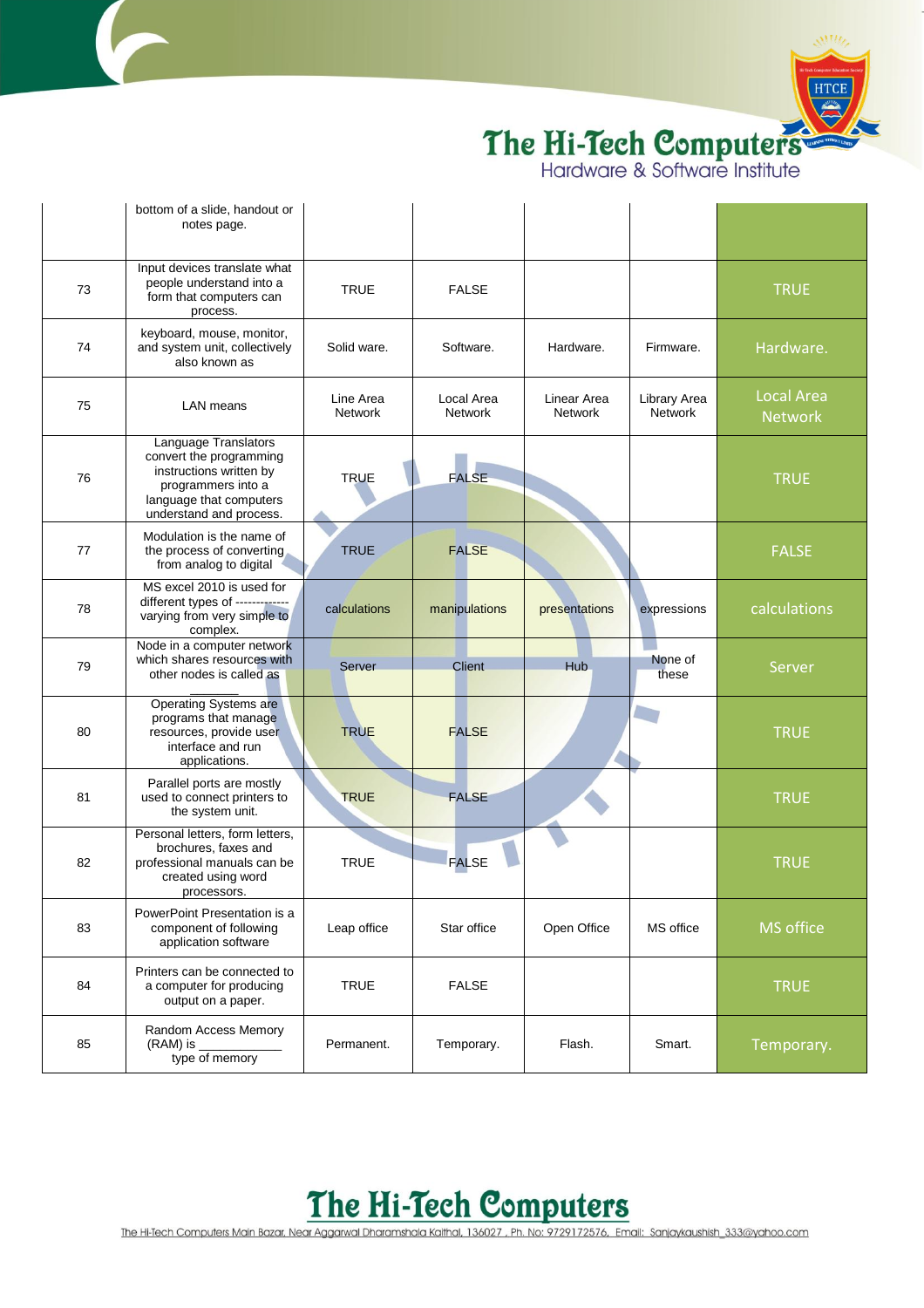

| 86 | Refer the given image. You<br>want to take a print out of<br>your document, but after<br>selecting Print command you<br>found that there is no printer<br>installed on your computer.<br>Referring to the above<br>scenario, how do you install<br>printer on your computer? | You can install<br>printer by using<br>'Backup and<br>Restore' option. | You can install<br>printer by using<br>'System' option. | You can install<br>printer by using<br>'Devices and<br>Printers' option. | It is not<br>possible to<br>install a<br>printer in<br>Windows 7 | You can install<br>printer by using<br>'Devices and<br>Printers' option. |
|----|------------------------------------------------------------------------------------------------------------------------------------------------------------------------------------------------------------------------------------------------------------------------------|------------------------------------------------------------------------|---------------------------------------------------------|--------------------------------------------------------------------------|------------------------------------------------------------------|--------------------------------------------------------------------------|
| 87 | Sending messages on the<br>internet to another person's<br>mailbox is                                                                                                                                                                                                        | E-business                                                             | E-letters                                               | E-mail                                                                   | Cyber mail                                                       | E-mail                                                                   |
| 88 | Systems software includes<br>all of the following except                                                                                                                                                                                                                     | operating<br>systems                                                   | device drivers                                          | utilities                                                                | desktop<br>publishing                                            | desktop publishing                                                       |
| 89 | Telephone lines uses -------<br>cables                                                                                                                                                                                                                                       | Coaxial                                                                | Fiber - Optic                                           | <b>Twisted</b>                                                           | None of<br>these                                                 | Twisted                                                                  |
| 90 | The -------------- is an<br>electronic book, which<br>includes detailed information<br>of all the people with whom<br>you communicate.                                                                                                                                       | <b>Address Book</b>                                                    | Calendar                                                | <b>Tasks</b>                                                             | Notebook                                                         | <b>Address Book</b>                                                      |
| 91 | The -------------- is an<br>electronic book, which<br>includes detailed information<br>of all the people with whom<br>you communicate.                                                                                                                                       | <b>Address Book</b>                                                    | Calendar                                                | <b>Tasks</b>                                                             | <b>Notebook</b>                                                  | <b>Address Book</b>                                                      |
| 92 | The -------------- menu is used<br>to enhance the appearance<br>of the content presented in a<br>document                                                                                                                                                                    | "Insert"                                                               | "Edit"                                                  | "Format"                                                                 | "File"                                                           | "Format"                                                                 |
| 93 | The "text" tool is used to add<br>text to a paint object.                                                                                                                                                                                                                    | <b>TRUE</b>                                                            | <b>FALSE</b>                                            |                                                                          |                                                                  | <b>TRUE</b>                                                              |
| 94 | The .com indicates website<br>of __________ type of<br>organization.                                                                                                                                                                                                         | Commercial                                                             | Complex                                                 | Company                                                                  | Cargo                                                            | Commercial                                                               |
| 95 | The " ------------- " is a<br>dictionary of synonyms<br>which you can use to find<br>words that are synonymous<br>with a term.                                                                                                                                               | Translate                                                              | Spelling                                                | Thesaurus                                                                | Research                                                         | <b>Thesaurus</b>                                                         |
| 96 | The " -------------" tab<br>contains tools that control<br>how the slide show is<br>presented.                                                                                                                                                                               | "Design"                                                               | "Slide Show"                                            | "Review"                                                                 | "View"                                                           | "Slide Show"                                                             |
| 97 | The "Mailings" tab contains<br>the items required for mail<br>merge.                                                                                                                                                                                                         | <b>TRUE</b>                                                            | <b>FALSE</b>                                            |                                                                          |                                                                  | <b>TRUE</b>                                                              |
| 98 | The capability of an<br>operating system to run<br>multiple programs at the<br>same time is called<br>"Multitasking".                                                                                                                                                        | <b>TRUE</b>                                                            | <b>FALSE</b>                                            |                                                                          |                                                                  | <b>TRUE</b>                                                              |
| 99 | The easiest way to access<br>any part of the screen in the<br>windows operating system is<br>using the                                                                                                                                                                       | Keyboard                                                               | Rat                                                     | Mouse                                                                    | Joy Stick                                                        | <b>Mouse</b>                                                             |

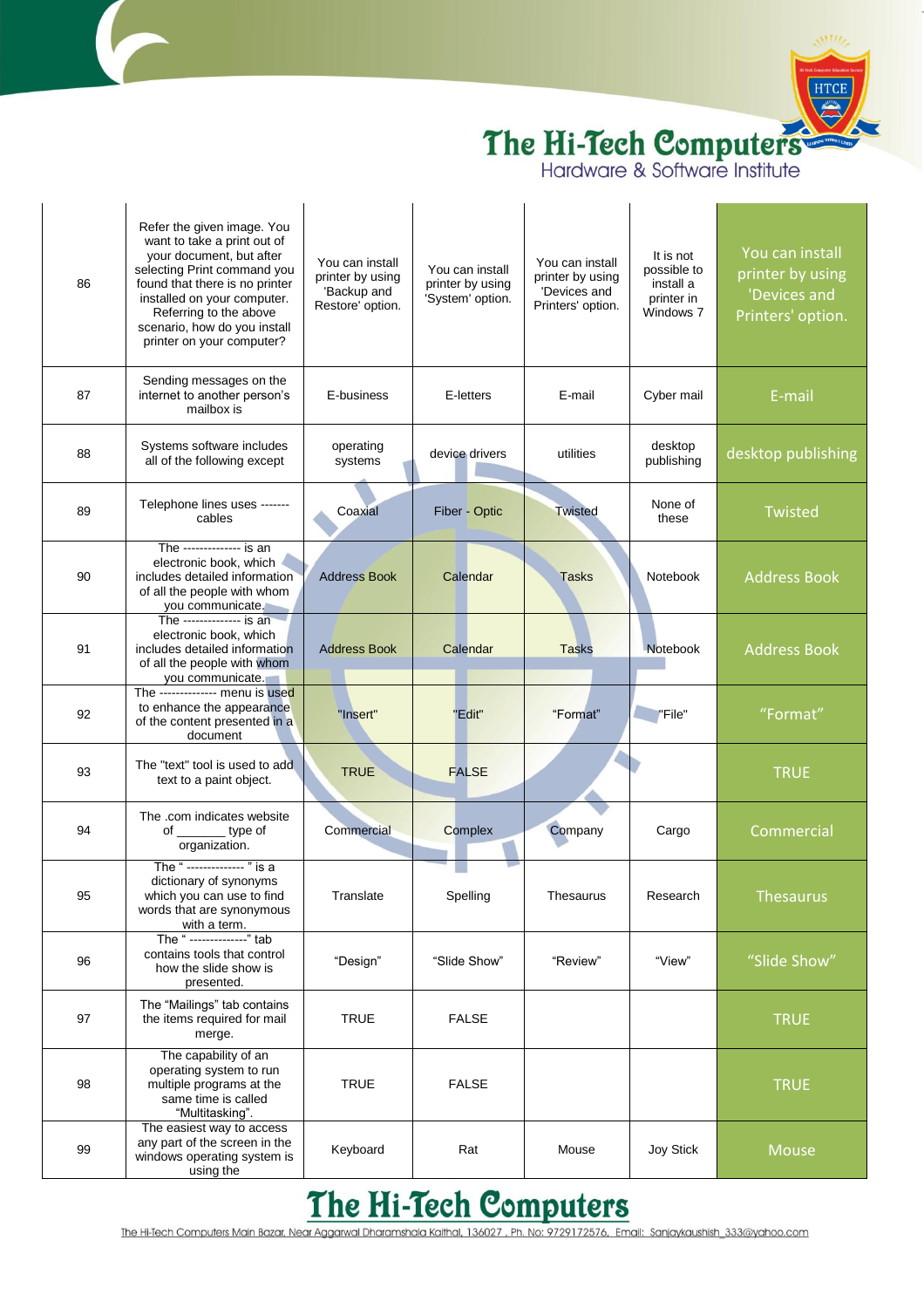

| 100 | The extensions .gov, .edu,<br>.mil, and .net are called                                                                                                            | <b>DNSs</b>                                      | e-mail targets                                                                                  | domain codes                                                       | mail to<br>addresses             | domain codes                                                    |
|-----|--------------------------------------------------------------------------------------------------------------------------------------------------------------------|--------------------------------------------------|-------------------------------------------------------------------------------------------------|--------------------------------------------------------------------|----------------------------------|-----------------------------------------------------------------|
| 101 | The intersection of a row and<br>a column is called a "----------<br>$---$ ".                                                                                      | table                                            | cell                                                                                            | data                                                               | sheet                            | cell                                                            |
| 102 | The keyboard keys that have<br>arrows on them are called.                                                                                                          | Function keys.                                   | Navigation keys.                                                                                | Typewriters<br>keys.                                               | Special<br>purpose<br>keys       | Navigation keys.                                                |
| 103 | The operating system's job<br>is ---------------------------                                                                                                       | to execute many<br>useful<br>commands<br>easily. | to make request<br>for services<br>through a<br>defined<br>application<br>program<br>interface. | to control the<br>computer at the<br>most<br>fundamental<br>level. | None of<br>these                 | to control the<br>computer at the<br>most fundamental<br>level. |
| 104 | The process of changing the<br>values in cells to see how<br>those changes affect the<br>outcome of formulas in the<br>worksheet is known as<br>analysis.          | Absolute                                         | Reference                                                                                       | What-If                                                            | Which-Is                         | What-If                                                         |
| 105 | The text that appears in the<br>top margin of the page is<br>called the ------------.                                                                              | Footer                                           | Column                                                                                          | Header                                                             | Paragraph                        | Header                                                          |
| 106 | The three parts of an e-mail<br>message are                                                                                                                        | TCP/IP, domain,<br>and ISP.                      | Destination,<br>device, and<br>sender                                                           | Header,<br>message, and<br>signature                               | TCP, IP, and<br>message          | Header, message,<br>and signature                               |
| 107 | The three parts of an e-mail<br>message are                                                                                                                        | TCP/IP, domain,<br>and ISP.                      | Destination,<br>device, and<br>sender                                                           | Header,<br>message, and<br>signature                               | TCP, IP, and<br>message          | Header, message,<br>and signature                               |
| 108 | The windows interface is<br>based on -------------------------                                                                                                     | "Graphical User<br>Interface" or GUI             | application<br>program<br>interface (API).                                                      | "Clipboard"                                                        | None of<br>these                 | "Graphical User<br>Interface" or GUI                            |
| 109 | This is a type of personal<br>Information Manager                                                                                                                  | <b>MS Word 2007</b>                              | MS Excel 2007                                                                                   | <b>MS PowerPoint</b><br>2007                                       | MS Outlook<br>2007               | MS Outlook 2007                                                 |
| 110 | This type of software is<br>designed to help you be<br>more productive in<br>performing tasks, and is<br>widely used in nearly every<br>discipline and occupation. | Communications<br>Software                       | <b>Utility Software</b>                                                                         | Basic<br>Applications<br>Software                                  | System<br>Software               | <b>Basic Applications</b><br>Software                           |
| 111 | To add current web to the<br><b>Favorites list</b>                                                                                                                 | Click "Favorites-<br>Add to<br>Favorites"        | Click "Add -<br>Favorites"                                                                      | Click "File -<br>Favorites"                                        | All of these.                    | <b>Click "Favorites-</b><br>Add to Favorites"                   |
| 112 | To automatically correct the<br>document, we use                                                                                                                   | The AutoCorrect<br>feature.                      | The<br>AutoComplete<br>feature.                                                                 | Formatting                                                         | <b>Building</b><br><b>Blocks</b> | The AutoCorrect<br>feature.                                     |
| 113 | To forward the mail that you<br>have received, click on the<br>mail from the Inbox and then<br>click the "Forward" button.                                         | <b>TRUE</b>                                      | <b>FALSE</b>                                                                                    |                                                                    |                                  | <b>TRUE</b>                                                     |

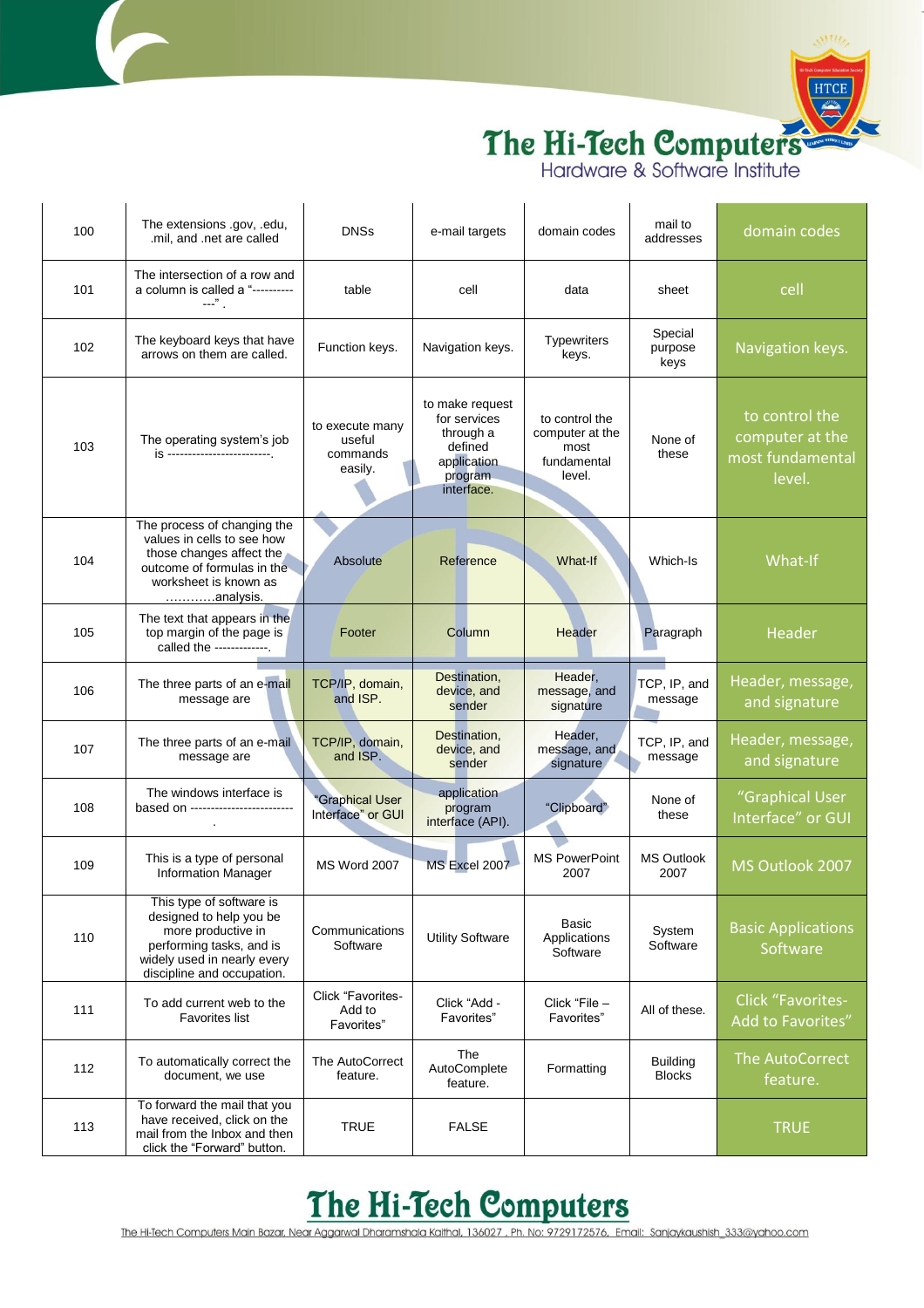

| 114 | To remove individual<br>character at the left you may<br>press " --------------".                                                             | Delete                                                        | Backspace                                                    | Enter                                              | Spacebar                                                                | <b>Backspace</b>                                        |
|-----|-----------------------------------------------------------------------------------------------------------------------------------------------|---------------------------------------------------------------|--------------------------------------------------------------|----------------------------------------------------|-------------------------------------------------------------------------|---------------------------------------------------------|
| 115 | To send e-mail to someone<br>vou need --------                                                                                                | Resident<br>Address                                           | Internet<br>Connectivity                                     | Fax address                                        | None of<br>these                                                        | Internet<br>Connectivity                                |
| 116 | Topology includes all of the<br>following types except                                                                                        | Star                                                          | <b>Bus</b>                                                   | Ring                                               | Circle                                                                  | Circle                                                  |
| 117 | Uninstall programs helps us<br>to remove unwanted<br>programs installed in the<br>computer.                                                   | TRUE                                                          | <b>FALSE</b>                                                 |                                                    |                                                                         | <b>TRUE</b>                                             |
| 118 | Using a PowerPoint<br>presentation graphics is<br>simple and it is used for<br>effective presentation on a<br>topic                           | <b>TRUE</b>                                                   | <b>FALSE</b>                                                 |                                                    |                                                                         | <b>TRUE</b>                                             |
| 119 | Using 'Paste Special' option,<br>you can copy MS Excel data<br>into MS Word application as<br>a static picture.                               | <b>TRUE</b>                                                   | <b>FALSE</b>                                                 |                                                    |                                                                         | <b>TRUE</b>                                             |
| 120 | What is "Windows Aero"?                                                                                                                       | It is the<br>graphical user<br>interface for<br>Windows XP.   | It is the graphical<br>user interface for<br>Windows 7.      | Application<br>Program                             | None of<br>these                                                        | It is the graphical<br>user interface for<br>Windows 7. |
| 121 | What is a digital signature?                                                                                                                  | Encrypted<br>stamp of<br>authentication.                      | Signature of the<br>macro creator.                           | Signature of the<br>macro user.                    | Signature<br>block<br>created<br>during the<br>recording of<br>a macro? | <b>Encrypted stamp</b><br>of authentication.            |
| 122 | What is a URL?                                                                                                                                | A software<br>package used to<br>cruise the World<br>Wide Web | The address of a<br>resource on the<br><b>World Wide Web</b> | The term used<br>to describe an<br>Internet wizard | A live chat<br>program<br>(Unlimited<br>Real-time<br>Language).         | The address of a<br>resource on the<br>World Wide Web   |
| 123 | What is full form of "E-<br>commerce"?                                                                                                        | English<br>Commerce                                           | Electronic<br>Commerce                                       | Electric<br>Commerce                               | Element<br>Commerce                                                     | Electronic<br>Commerce                                  |
| 124 | What type of application<br>would be best used in a<br>hospital to maintain patient<br>medical details?                                       | Database<br>Management<br>Systems                             | Personal<br>Information<br>Manager                           | Word<br>Processing                                 | Presentation<br>Graphics                                                | <b>Database</b><br>Management<br><b>Systems</b>         |
| 125 | When a formatted number<br>does not fit within a<br>Spreadsheet cell, it displays                                                             | 0000                                                          | #####                                                        | #DIV/0                                             | #DIV@                                                                   | #####                                                   |
| 126 | When you click on "Format<br>Painter" icon on the "Home"<br>tab, you can see that your<br>mouse pointer changes to a<br>"-------------" icon. | paintbrush                                                    | I-beam                                                       | arrow                                              | 4-way arrow                                                             | paintbrush                                              |
| 127 | When you move your mouse<br>over a sizing handle the<br>pointer becomes a " -----------<br>---"                                               | round arrow.<br>AV 1<br>YY.                                   | two-headed<br>arrow.                                         | plus sign.                                         | four-headed<br>arrow.                                                   | two-headed<br>arrow.                                    |

#### **The Hi-Tech Computers**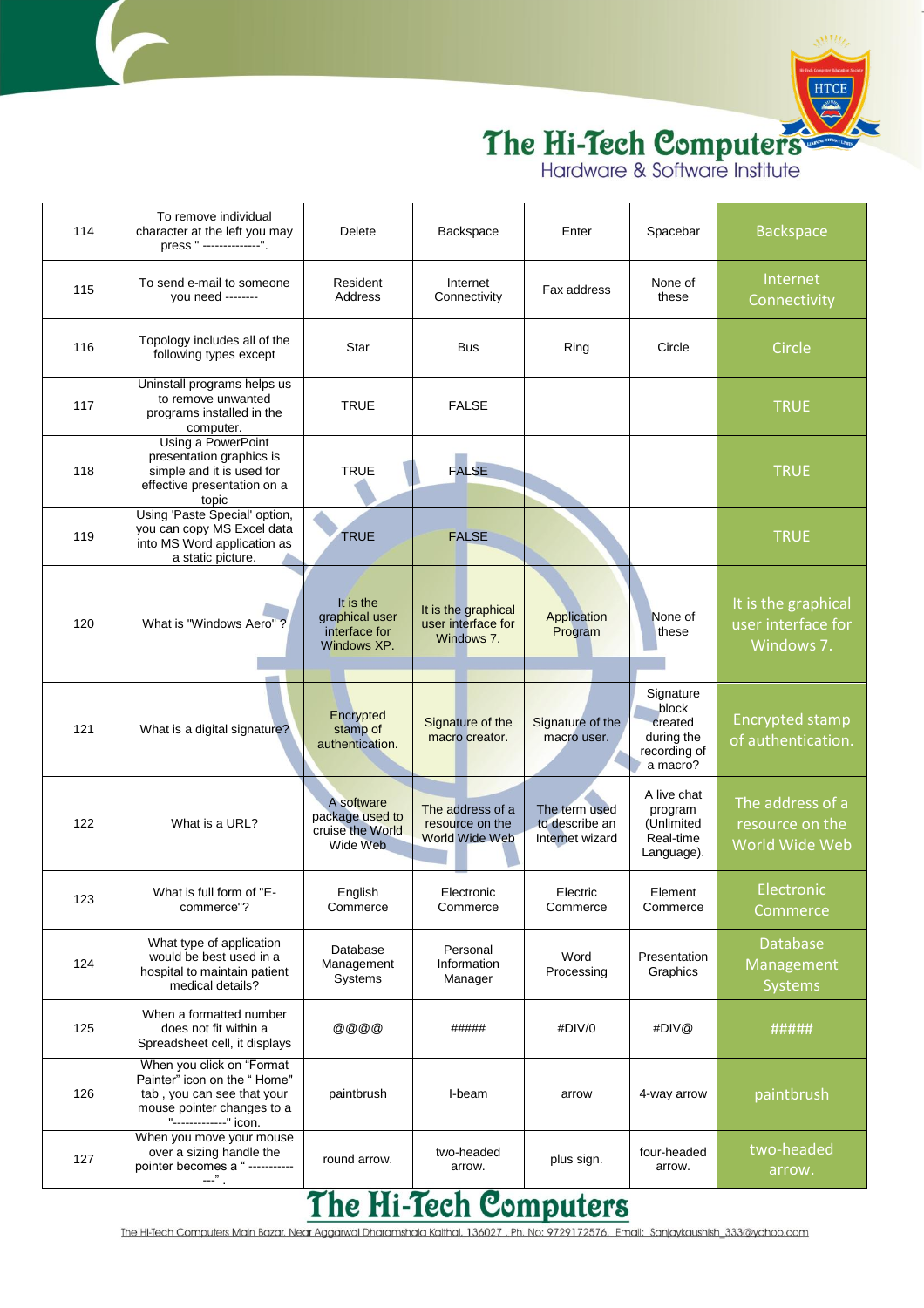

| 128 | When you type an address<br>such as<br>"http://www.mkcl.org", in this<br>.org indicates                                                                                     | Original web site                                                         | Commercial web<br>site                                                      | Organizational<br>web site                                    | Educational<br>web site                                                    | Organizational<br>web site                                   |
|-----|-----------------------------------------------------------------------------------------------------------------------------------------------------------------------------|---------------------------------------------------------------------------|-----------------------------------------------------------------------------|---------------------------------------------------------------|----------------------------------------------------------------------------|--------------------------------------------------------------|
| 129 | When you want to convey<br>the information that you have<br>received, to your friend or<br>any other person, you may --<br>------------ the mail that you<br>have received. | "share"                                                                   | "give"                                                                      | "send"                                                        | "forward"                                                                  | "forward"                                                    |
| 130 | Which device can you install<br>on your computer in order to<br>allow a friend to view your<br>live image while you chat<br>online?                                         | Printer                                                                   | Microphone                                                                  | Web Cam                                                       | Scanner                                                                    | <b>Web Cam</b>                                               |
| 131 | Which is the basic program<br>of a computer?                                                                                                                                | Operating<br>system                                                       | Software<br>program                                                         | Application<br>Program                                        | None of<br>these                                                           | <b>Operating system</b>                                      |
| 132 | Which of the following data<br>type is used to store logical<br>values in Microsoft Access?                                                                                 | True / False                                                              | On / Off                                                                    | Yes / No                                                      | All of these                                                               | Yes / No                                                     |
| 133 | Which of the following data<br>type is used to store logical<br>values in Microsoft Access?                                                                                 | True / False                                                              | On / Off                                                                    | Yes / No                                                      | All of these                                                               | Yes / No                                                     |
| 134 | Which of the following<br>examples of network<br>operating systems?                                                                                                         | <b>NetWare</b>                                                            | <b>Windows NT</b><br><b>Server</b>                                          | <b>Windows XP</b><br><b>Server</b>                            | All of these                                                               | All of these                                                 |
| 135 | Which of the following is a<br>good password policy for an<br>organization?                                                                                                 | Passwords are<br>changed<br>occasionally so<br>they are not<br>forgotten. | Passwords are<br>based on user<br>names so they<br>are easy to<br>remember. | Passwords are<br>made up of only<br>numbers.                  | All<br>passwords<br>are changed<br>regularly.                              | All passwords are<br>changed regularly.                      |
| 136 | Which of the following is a<br>search engine?                                                                                                                               | Google                                                                    | <b>Alta Vista</b>                                                           | Yahoo                                                         | All of these                                                               | All of these                                                 |
| 137 | Which of the following is a<br>type of protocol?                                                                                                                            | ASCII.                                                                    | RAM.                                                                        | TCP/IP.                                                       | DBA.                                                                       | TCP/IP.                                                      |
| 138 | Which of the following is the<br>biggest unit of memory?                                                                                                                    | Gigabytes.                                                                | Bytes.                                                                      | Megabytes.                                                    | Kilobytes.                                                                 | Gigabytes.                                                   |
| 139 | Which of the following<br>statements about macros is<br>true?                                                                                                               | Macros are<br>saved in the<br>Global template<br>by default.              | Macros can be<br>edited using<br><b>Visual Basic</b><br>Editor.             | Macros can be<br>run even if<br>macros have<br>been disabled. | More than<br>one macro<br>can have<br>the same<br>name within<br>a module. | Macros can be<br>edited using Visual<br><b>Basic Editor.</b> |
| 140 | Which of the following web<br>search engine is used world<br>wide?                                                                                                          | Domain                                                                    | Google                                                                      | Toggle                                                        | None of<br>these                                                           | Google                                                       |
| 141 | Which of these operating<br>system does not have a<br>graphical user interface?                                                                                             | Windows 95                                                                | Mac OS                                                                      | Linux                                                         | Ms Dos                                                                     | Ms Dos                                                       |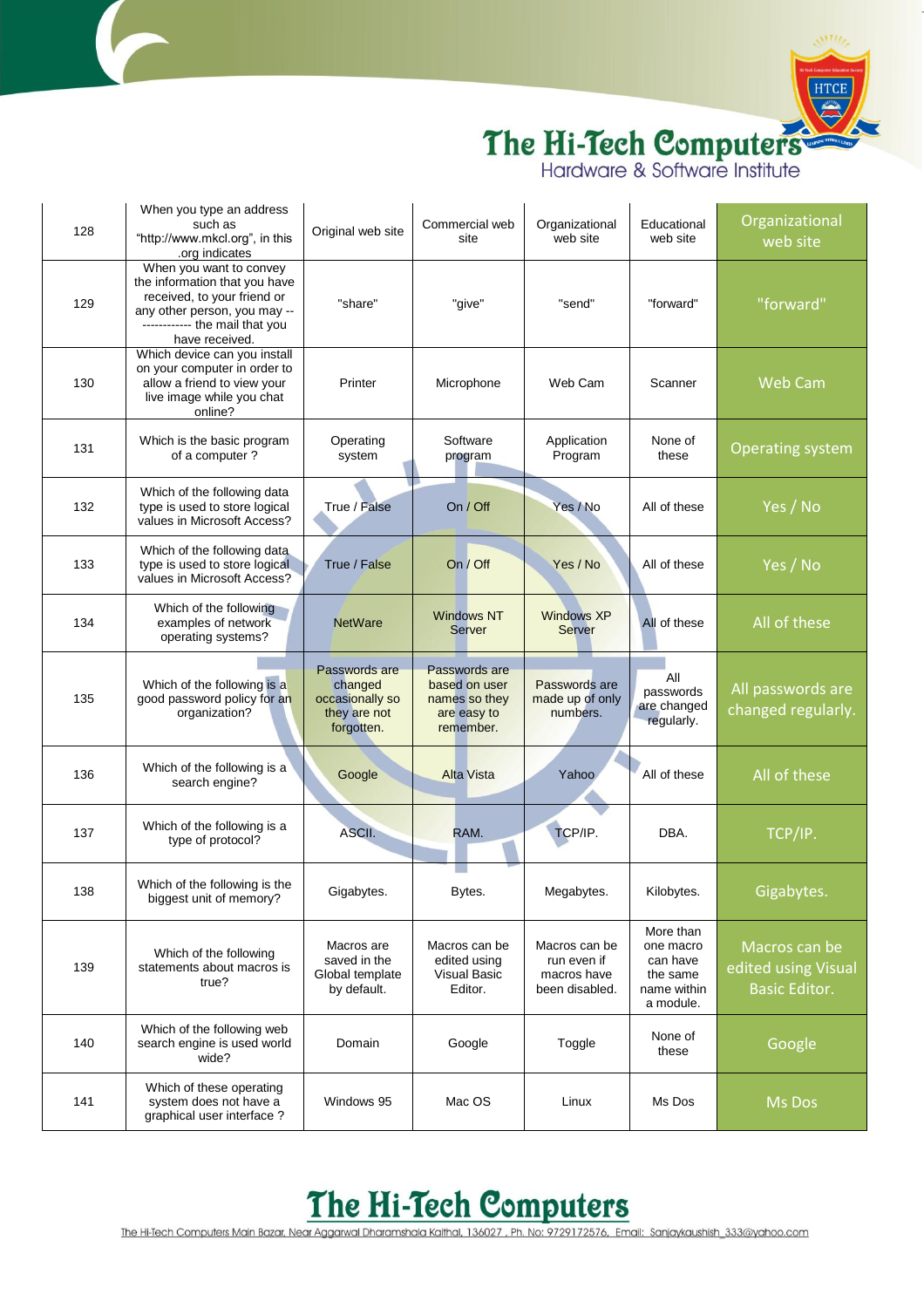

| 142 | Which printer print data or<br>images by spraying small<br>droplets of ink at high speed<br>onto the surface of the<br>paper?                                                                                                                                                       | Ink jet printer                                                                | Laser Printer                                                                       | Dot matrix<br>printer                                            | Drum printer                                                       | Ink jet printer                                                 |
|-----|-------------------------------------------------------------------------------------------------------------------------------------------------------------------------------------------------------------------------------------------------------------------------------------|--------------------------------------------------------------------------------|-------------------------------------------------------------------------------------|------------------------------------------------------------------|--------------------------------------------------------------------|-----------------------------------------------------------------|
| 143 | With the ------------ option,<br>you can freeze either, or<br>both, rows and columns ie.<br>regardless of where you are<br>in the worksheet, you can<br>see the information in those<br>rows and/or columns at all<br>times.                                                        | "Split"                                                                        | "Arrange"                                                                           | "Filter"                                                         | "Freeze<br>Panes"                                                  | "Freeze Panes"                                                  |
| 144 | You can download your<br>friend's photograph using the<br>Internet.                                                                                                                                                                                                                 | <b>TRUE</b>                                                                    | <b>FALSE</b>                                                                        |                                                                  |                                                                    | <b>TRUE</b>                                                     |
| 145 | You can easily create your<br>presentation by downloading<br>a PowerPoint template on<br>Internet.                                                                                                                                                                                  | <b>TRUE</b>                                                                    | <b>FALSE</b>                                                                        |                                                                  |                                                                    | <b>TRUE</b>                                                     |
| 146 | You can mark text for a TOC<br>using:                                                                                                                                                                                                                                               | Heading styles.                                                                | Custom styles.                                                                      | Outline levels.                                                  | All of these                                                       | All of these                                                    |
| 147 | You can search the World<br>Wide Web for a specific topic<br>by using $\frac{1}{2}$ and                                                                                                                                                                                             | Gophers, Fidos.                                                                | Scanners,<br>Search Engine.                                                         | Search<br>Engines,<br>Indexes.                                   | Browsers,<br>Lurkers.                                              | Search Engines,<br>Indexes.                                     |
| 148 | You can send email in Hindi<br>language to your friend.                                                                                                                                                                                                                             | <b>TRUE</b>                                                                    | <b>FALSE</b>                                                                        |                                                                  |                                                                    | <b>TRUE</b>                                                     |
| 149 | You can use a flag to quickly<br>create a follow-up item that<br>can be tracked in the To-Do<br>Bar, in your Inbox, and even<br>in the Calendar.                                                                                                                                    | <b>TRUE</b>                                                                    | <b>FALSE</b>                                                                        |                                                                  |                                                                    | <b>TRUE</b>                                                     |
| 150 | You get confused with some<br>of the toolbar button icons<br>and would like to change<br>them to something that you<br>can easily remember. What<br>do you do?                                                                                                                      | Nothing. You<br>can't change<br>toolbar button<br>icons in Office<br>programs. | Change the<br>button icons<br>using the Add or<br><b>Remove Buttons</b><br>command. | Change the<br>button icons<br>using the<br>Taskbar<br>properties | Customize<br>the toolbar<br>button icons<br>you want to<br>change. | Customize the<br>toolbar button<br>icons you want to<br>change. |
| 151 | You have copied a set of<br>cells and pasting it using<br>"Transpose" option. In this<br>scenario, what happens to<br>the content?                                                                                                                                                  | The Top row<br>and top column<br>are not pasted                                | The order of<br>both rows and<br>columns are<br>changed                             | The order of<br>rows is<br>changed.                              | Rows<br>become<br>Columns<br>and vice<br>versa                     | Rows become<br><b>Columns and vice</b><br>versa                 |
| 152 | You have created a birthday<br>card for your friend. This<br>greeting card has an image<br>of a flower. You want to<br>change the color of this<br>flower image. Referring to<br>this scenario, you can use<br>"Color" feature from "Adjust"<br>group available in MS Word<br>2010. | <b>TRUE</b>                                                                    | <b>FALSE</b>                                                                        |                                                                  |                                                                    | <b>TRUE</b>                                                     |
| 153 | You may create a new<br>presentation using a<br>template provided by<br>PowerPoint.                                                                                                                                                                                                 | <b>TRUE</b>                                                                    | <b>FALSE</b>                                                                        |                                                                  |                                                                    | <b>TRUE</b>                                                     |